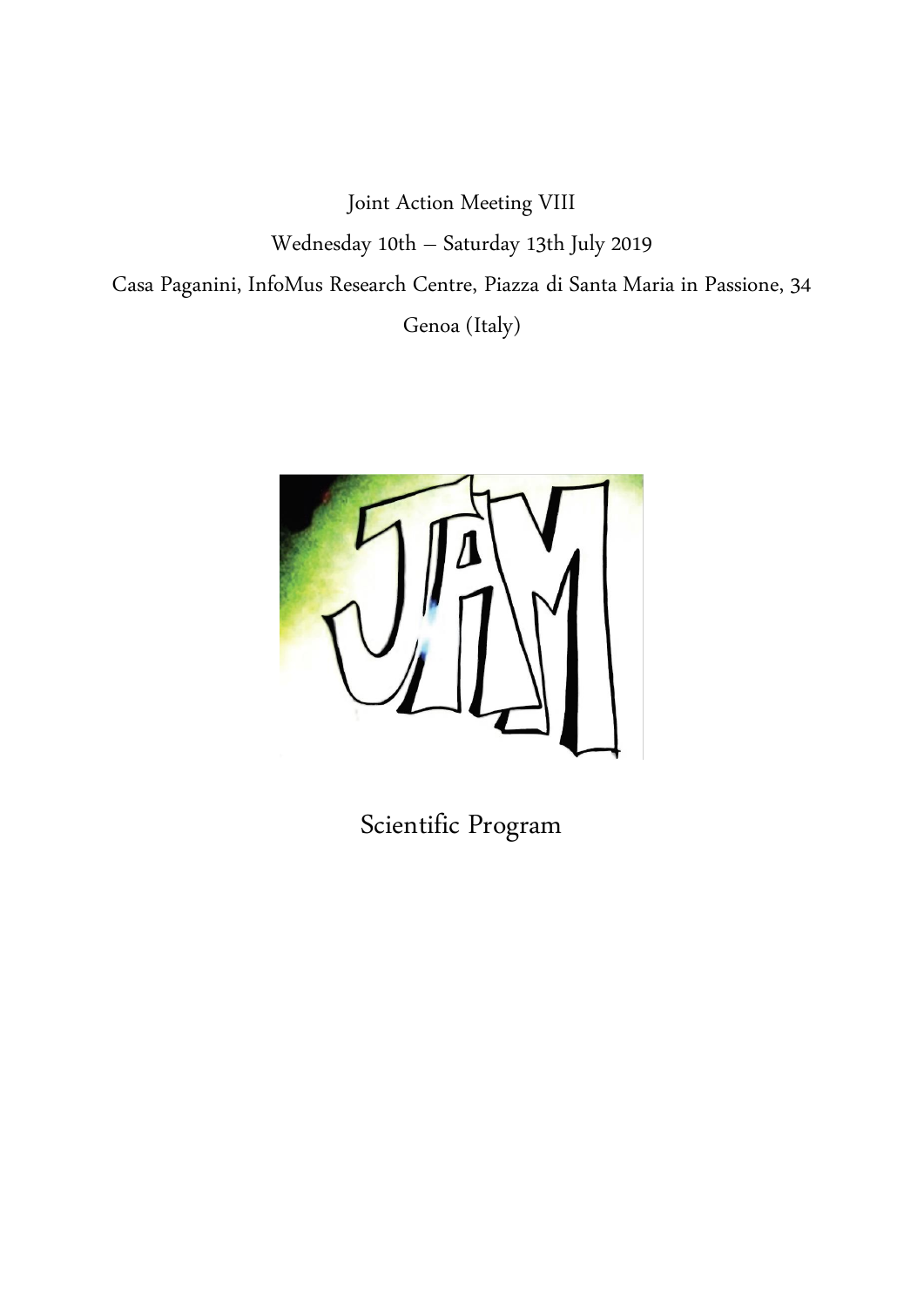### Wednesday 10th July

| $8.30 - 9.30$   | Onsite Registration                                      |                                                                                                                                                                                                                                                                                                                                                                                                                                                                                                                                                                                                        |
|-----------------|----------------------------------------------------------|--------------------------------------------------------------------------------------------------------------------------------------------------------------------------------------------------------------------------------------------------------------------------------------------------------------------------------------------------------------------------------------------------------------------------------------------------------------------------------------------------------------------------------------------------------------------------------------------------------|
| $9.30 - 9.45$   | Welcome Speech                                           |                                                                                                                                                                                                                                                                                                                                                                                                                                                                                                                                                                                                        |
| $9.45 - 11.30$  | Talk Session I<br>Prediction and<br>Planning             | John Michael - Doing it together, differently: Joint action goals<br>1.<br>reduce visuomotor interference from a partner's incongruent<br>actions<br>Matilde Rocca - Wired actions: How the representation of others'<br>2.<br>upcoming movements shapes our kinematics<br>Jaroslaw R. Lelonkiewicz - Action-effect anticipation and temporal<br>3.<br>adaptation in joint actions<br>Daniele Schön - Temporal predictions of children with hearing<br>4.<br>loss during verbal interactions: Benefits of a rhythmic training<br>Lucia M. Sacheli - Task interactivity shapes action observation<br>5. |
| $11.30 - 12.15$ | Poster Session I Morning + Coffee Break                  |                                                                                                                                                                                                                                                                                                                                                                                                                                                                                                                                                                                                        |
| $12.15 - 13.15$ | Talk Session II<br>Representing Others                   | Basil Wahn - Performing a task jointly enhances the sound-<br>1.<br>induced flash illusion<br>Roser Cañigueral - Using fNIRS hyperscanning to study dyadic<br>2.<br>interactions: the case of reputation management<br>Morgan Beaurenaut - Action co-representation under threat<br>3.                                                                                                                                                                                                                                                                                                                 |
| $13.15 - 14.00$ | Lunch                                                    |                                                                                                                                                                                                                                                                                                                                                                                                                                                                                                                                                                                                        |
| $14.00 - 15.45$ | Talk Session III<br>Learning                             | Ashley Dhaim - Do we think to act or act to think? Insight from a<br>1.<br>developmental joint action task<br>April Karlinsky - Motor learning with a partner<br>2.<br>Colin Annand - Learning differences between intra- and<br>3.<br>interpersonal coordination<br>Vittorio Sanguineti - Adaptivity in the development of<br>4.<br>collaborative strategies<br>Simily Sabu - How does a partner's motor variability affect joint<br>5.<br>action?                                                                                                                                                    |
| $15.45 - 16.00$ | <b>Break</b>                                             |                                                                                                                                                                                                                                                                                                                                                                                                                                                                                                                                                                                                        |
| $16.00 - 17.00$ | Talk Session IV<br>Perspective Taking<br>and Mentalizing | Eleanor Ward - A perceptual account of spontaneous visual<br>1.<br>perspective taking in social interactions<br>Tian Ye - Multi-agent visuospatial perspective selection in adults<br>2.<br>Antonia Hamilton - Brain mechanisms of face-to-face lying<br>3.<br>measured with fNIRS                                                                                                                                                                                                                                                                                                                     |
| $17.00 - 17.45$ | Poster Session I Afternoon + Coffee Break                |                                                                                                                                                                                                                                                                                                                                                                                                                                                                                                                                                                                                        |
| $17.45 - 18.45$ | Talk Session V<br>Improvisation                          | Matt Setzler - Synergistic interaction in improvising piano duos<br>1.<br><b>Manuel Varlet</b> - Neural tracking of self and other during joint<br>2.<br>movement improvisation<br>Louise Goupil - Goal sharing and coordination during collective<br>3.<br>free improvisation                                                                                                                                                                                                                                                                                                                         |
| $19.00 - 20.00$ |                                                          | Welcome Drink @Santa Maria di Castello cloister                                                                                                                                                                                                                                                                                                                                                                                                                                                                                                                                                        |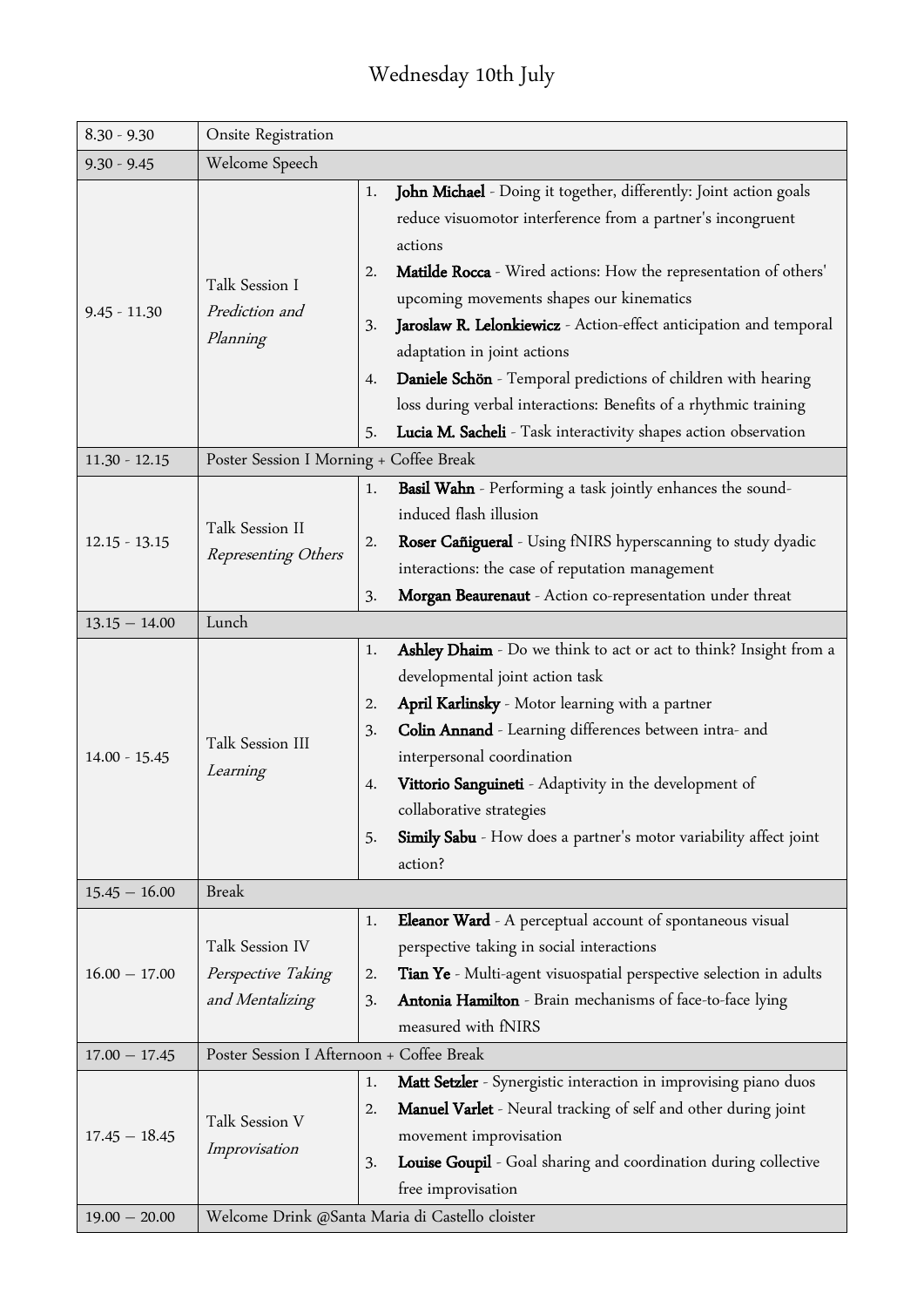## Thursday 11th July

| $9.00 - 9.45$   | Onsite Registration                                      |                                                                                                                                                                                                                                                                                                                                                                                                                                                                                                                                                                                 |
|-----------------|----------------------------------------------------------|---------------------------------------------------------------------------------------------------------------------------------------------------------------------------------------------------------------------------------------------------------------------------------------------------------------------------------------------------------------------------------------------------------------------------------------------------------------------------------------------------------------------------------------------------------------------------------|
| $9.45 - 10.45$  | Talk Session VI<br>Agency                                | Ouriel Grynszpan - The sense of agency in haptic joint action<br>1.<br>with a human versus a robot<br>Solene Le Bars - Interplay of motor coordination and strategic<br>2.<br>reasoning on explicit and implicit sense of agency in joint action<br>Bert Timmermans - Social interaction changes the time course of<br>3.<br>implicit sense of agency                                                                                                                                                                                                                           |
| $10.45 - 11.00$ | Scientific Demo by InfoMus Casa Paganini                 |                                                                                                                                                                                                                                                                                                                                                                                                                                                                                                                                                                                 |
| $11.00 - 11.45$ | Poster Session II Morning + Coffee Break                 |                                                                                                                                                                                                                                                                                                                                                                                                                                                                                                                                                                                 |
| $11.45 - 13.30$ | Talk Session VII<br>Coordination                         | 1. Thomas Wolf - The bug within - Why do people rush during<br>rhythmic interactions?<br>Juliane J. Honisch - Socially attuned: More accurate timekeeping<br>2.<br>with humans than with metronomes<br>Arianna Curioni - Do individuals represent the costs and rewards<br>3.<br>of coordination when deciding to act together?<br>Carmela Calabrese - Emergence of leadership in the mirror game<br>4.<br>Ivana Konvalinka - Interpersonal coordination mechanisms in a<br>5.<br>real-world social network: Asymmetry in network centrality<br>predicts coordination asymmetry |
| $13.30 - 14.30$ | Lunch                                                    |                                                                                                                                                                                                                                                                                                                                                                                                                                                                                                                                                                                 |
| $14.30 - 16.00$ | Talk Session VIII<br>Development and<br><b>Disorders</b> | Katherine Ellis - The development of intentionality and joint<br>1.<br>action in genetic syndromes<br>Veronica Ramenzoni - Load sharing in joint actions; how<br>2.<br>children and adults estimate the intended effort of acting together<br>Alexandra Georgescu - Evaluating interpersonal synchrony in<br>3.<br>naturalistic dyadic conversations: Lessons from autism spectrum<br>conditions and typical development<br>Piotr Slowinski - Unravelling socio-motor biomarkers in<br>4.<br>schizophrenia                                                                      |
| $16.00 - 16.45$ | Poster Session II Afternoon + Coffee Break               |                                                                                                                                                                                                                                                                                                                                                                                                                                                                                                                                                                                 |
| $16.45 - 17.45$ | Talk Session IX<br>Communication I                       | Richard C. Schmidt - Bodily synchrony as an index of social skills<br>1.<br>and affiliation<br>Bruno Galantucci - Listeners do not systematically repair<br>2.<br>communication problems (even when the repair is likely to be<br>really necessary)<br>Cordula Vesper - Crossmodal correspondences as common<br>3.<br>ground in joint action                                                                                                                                                                                                                                    |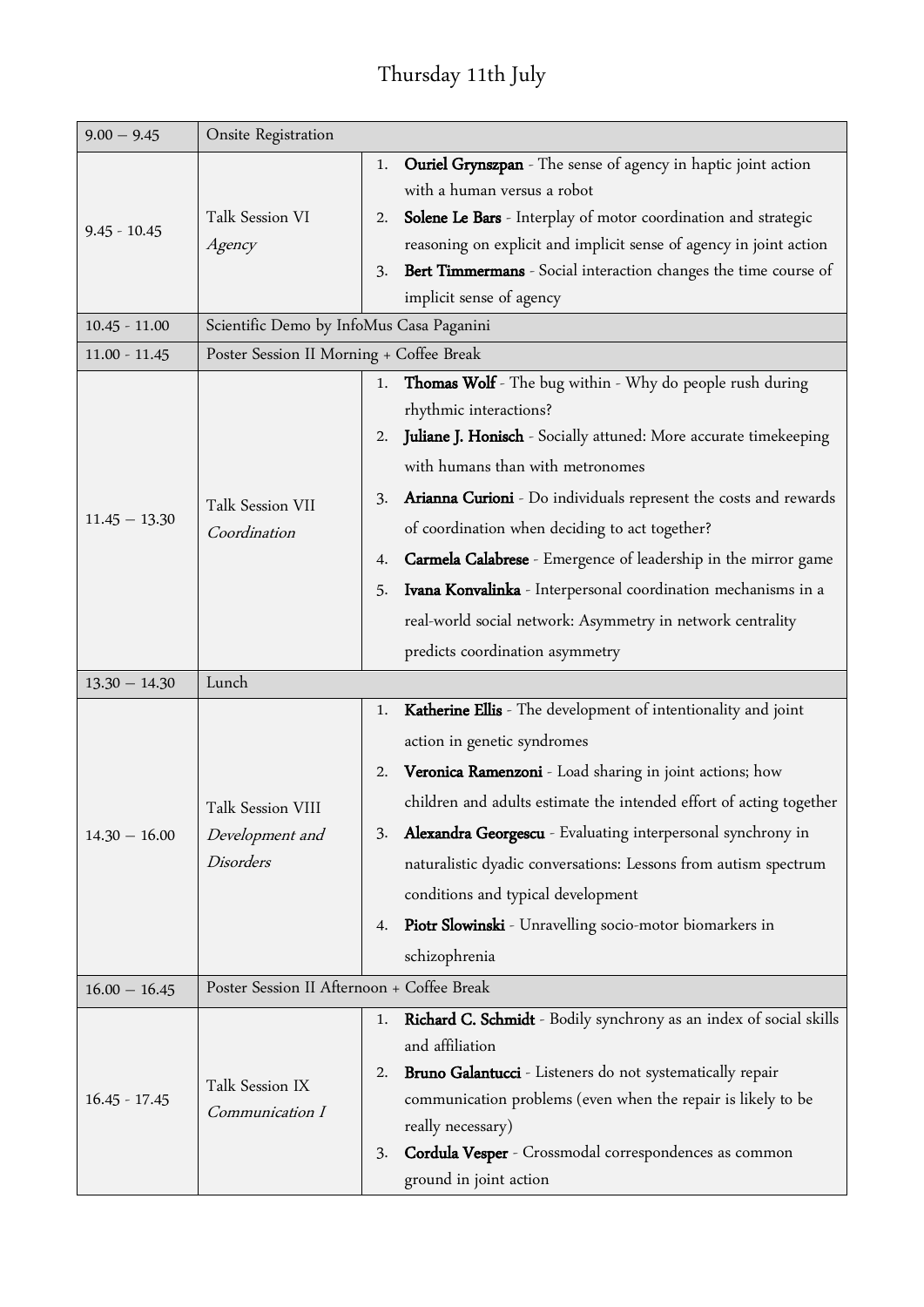## Friday 12th July

| $9.00 - 9.30$                                        | Onsite Registration                                                                                         |                                                                                                                                                                                                                                                                                                                                                                                                                                                                                                                                                                                                                                                                                                       |  |
|------------------------------------------------------|-------------------------------------------------------------------------------------------------------------|-------------------------------------------------------------------------------------------------------------------------------------------------------------------------------------------------------------------------------------------------------------------------------------------------------------------------------------------------------------------------------------------------------------------------------------------------------------------------------------------------------------------------------------------------------------------------------------------------------------------------------------------------------------------------------------------------------|--|
| $9.30 - 10.30$<br>$10.30 - 11.15$<br>$11.15 - 12.45$ | Talk Session X<br>Communication II<br>Poster Session III Morning + Coffee Break<br>Talk Session XI<br>Music | Chiara Gambi - Making oneself predictable in linguistic<br>1.<br>interactions<br>Lauren V. Hadley - A multimodal investigation of noisy<br>2.<br>conversations: Movement, gaze, and speech strategies when<br>communication becomes difficult<br>Etienne Burdet - Haptic communication in a collective<br>3.<br>Giacomo Novembre - Empathic perspective taking promotes<br>1.<br>interpersonal coordination through music<br>Pieter-Jan Maes - Analyzing skillful adaptivity in musical duos<br>2.<br>Sebastian Ruiz - Non-experts jointly singing synchronises<br>3.<br>heart rate variability<br><b>Peter Keller</b> - Using background music to facilitate intimate<br>4.<br>rhythmic joint action |  |
| $12.45 - 14.00$                                      | Lunch                                                                                                       |                                                                                                                                                                                                                                                                                                                                                                                                                                                                                                                                                                                                                                                                                                       |  |
| $14.00 - 15.45$                                      | Talk Session XII<br>Human-Robot<br>Interaction                                                              | Francesca Ciardo - Do humans attune with an erring robot?<br>1.<br>Jairo Perez-Osorio - Action expectations modulate<br>2.<br>participants' attentional focus during joint action with the<br>humanoid robot iCub<br>Alessia Vignolo - A robot partner's kinematic effort elicits a<br>3.<br>sense of commitment in joint action<br>Mahdi Khoramshahi - Intention recognition using state-<br>4.<br>dependent dynamical system in physical human-robot joint<br>action<br>Lillian Rigoli - Training artificial agents via a network of<br>5.<br>multiple human players for robust human-machine<br>interaction                                                                                        |  |
| $15.45 - 16.30$                                      | Poster Session III Afternoon + Coffee Break                                                                 |                                                                                                                                                                                                                                                                                                                                                                                                                                                                                                                                                                                                                                                                                                       |  |
| $16.30 - 18.10$                                      | Talk Session XIII<br>Thinking and Moving<br>Together                                                        | Georgina Török - Joint action planning: Minimizing the<br>1.<br>aggregate individual costs of co-actors<br>Nathan C. Foster - Combined lower-level and top-down<br>2.<br>sensorimotor processing underpins motor contagion in Autism<br>Spectrum Disorder<br>Kristian Tylén - Cognitive flexibility, diversity and collective<br>3.<br>problem solving<br>Lior Noy - A computational paradigm for studying dyadic<br>4.<br>creative exploration                                                                                                                                                                                                                                                       |  |
| 20.30                                                |                                                                                                             | Social Dinner @Mentelocale bar bistrot - via Garibaldi, 18 - Genoa                                                                                                                                                                                                                                                                                                                                                                                                                                                                                                                                                                                                                                    |  |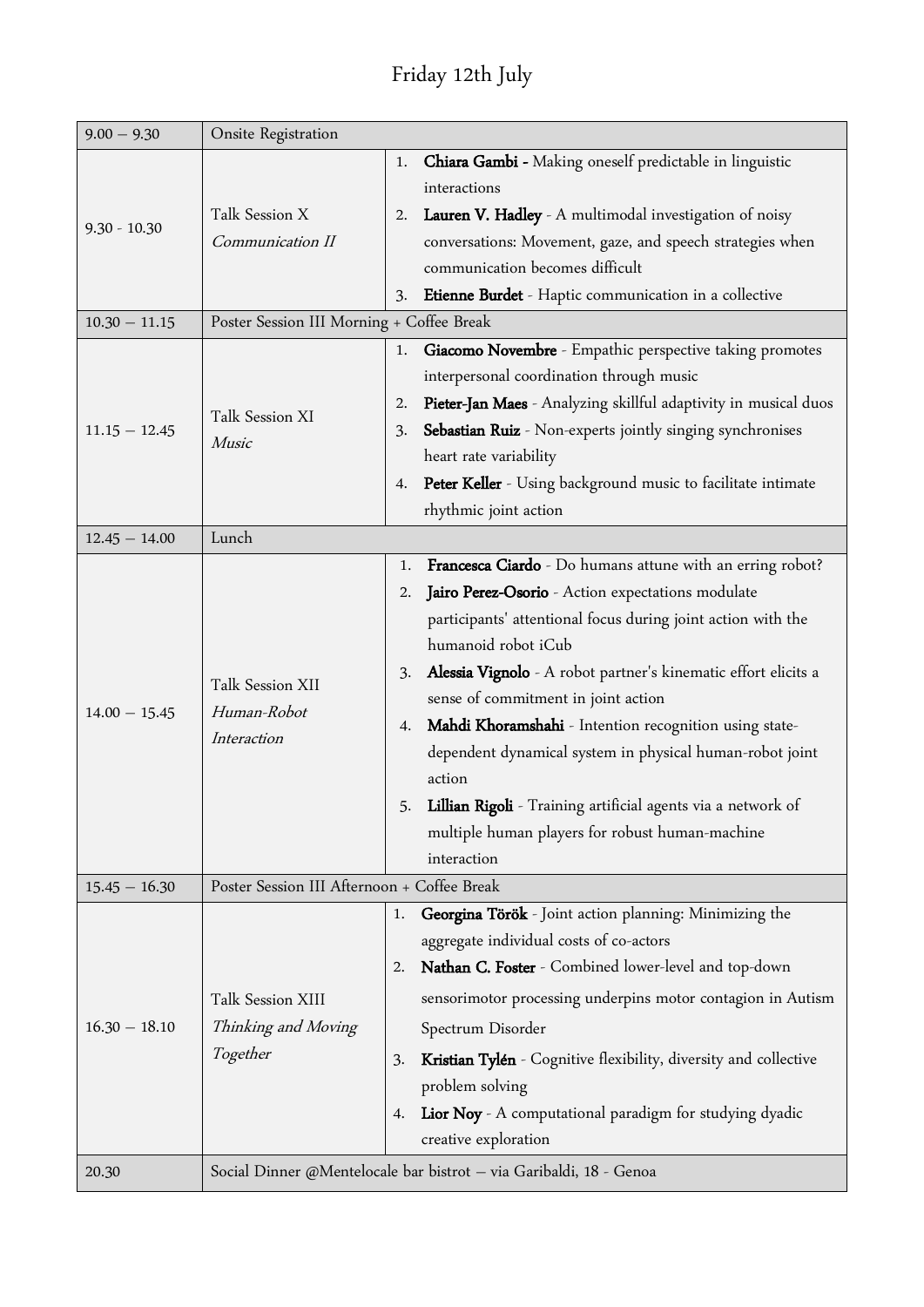## Saturday 13th July

|                 |                           | 1. | <b>Anika Fiebich - Minimal cooperation</b>                  |
|-----------------|---------------------------|----|-------------------------------------------------------------|
|                 | Talk Session XIV          |    | Orit Nafcha - What can fish teach us about the evolution    |
|                 |                           |    | of pro-social behavior?                                     |
|                 |                           |    | <b>Pavel Voinov</b> - How chimpanzees (Pan Troglodytes) use |
|                 |                           |    | communication to sustain coordination in joint action       |
| $10.00 - 11.45$ | Evolution and Cooperation | 4. | Mathieu Charbonneau - Scaling interactions up and           |
|                 |                           |    | down: For an integrated view of joint action research and   |
|                 |                           |    | cultural evolutionary studies                               |
|                 |                           | 5. | James Strachan - Active cultural transmission: Exploring    |
|                 |                           |    | the role of pedagogy in transmission and learning           |
| $11.45 - 12.15$ | Coffee Break              |    |                                                             |
|                 |                           | 1. | Tim Welsh - "I get your point": Gaze and finger             |
|                 | Talk Session XV           |    | pointing cues of other people activate different            |
| $12.15 - 13.15$ |                           |    | processing channels                                         |
|                 | Joint Attention           | 2. | Arianna Schiano Lomoriello - Joint attention amplifies      |
|                 |                           |    | the processing of emotional faces                           |
|                 |                           | 3. | Daniel C. Richardson - Social offloading: How working       |
|                 |                           |    | together can remove cognitive interference                  |
|                 | Final Remarks             |    |                                                             |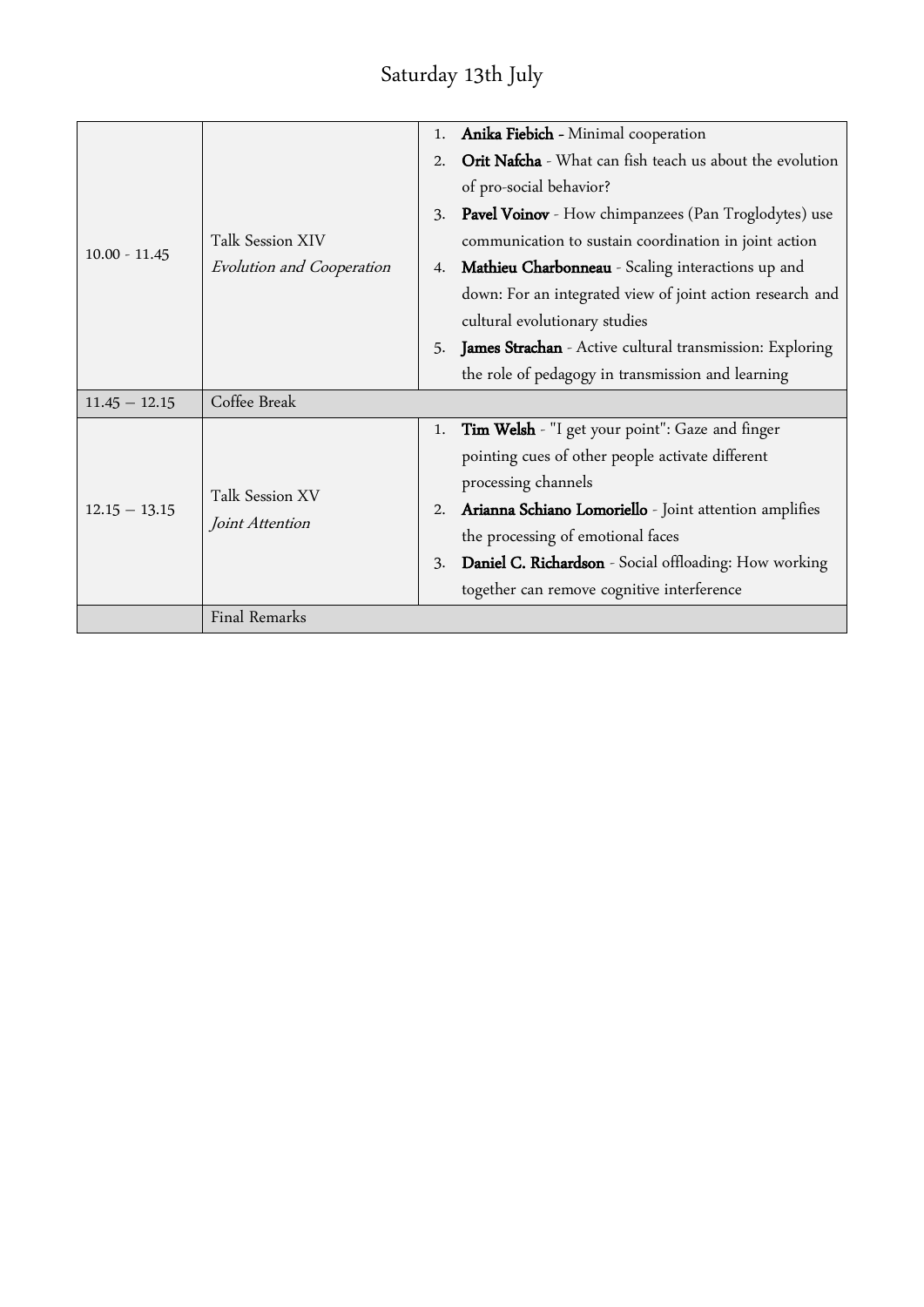#### Poster Session I - 10th July

| Alessandro Dell'Anna    | Just hock it! Markers of an expressive joint action                                                                                                     |
|-------------------------|---------------------------------------------------------------------------------------------------------------------------------------------------------|
| Artur Czeszumski        | The social situation affects how we process feedback about our actions                                                                                  |
| <b>Basil Wahn</b>       | Dyadic and triadic search: Benefits, costs, and predictors of group performance                                                                         |
| Chen Zheng              | Coordinating joint action in a real-life task                                                                                                           |
| Chia-huei Tseng         | Interpersonal implicit communication on Japanese MA in joint improvisation                                                                              |
| Davide Crivelli         | Enhancing self-awareness and self-regulation to improve individual and<br>collective joint-action in sports: preliminary findings from a two-step study |
| Davide Quarona          | Collective goals in joint actions are embedded in movement kinematics                                                                                   |
| Eugenio Scaliti         | Intention is in the action: reach-to-grasp kinematics primes the intent towards<br>an object                                                            |
| Fabrizia Auletta        | Comparing different approaches to solve herding tasks in multiagent systems                                                                             |
| Giulia Fronda           | Joint action in gratitude and cooperation affect inter-brain connectivity for<br><b>EEG</b>                                                             |
| <b>Gray Atherton</b>    | From them to us: Actual and mentally simulated coordinated walking's effects<br>on implicit and explicit attitudes                                      |
| Hannah M. Douglas       | Dynamic deceit: Using multidimensional recurrence quantification analysis to<br>detect deception                                                        |
| Hila Gvirts             | What guides us to neurally and behaviorally align with anyone specific? A<br>neurobiological model based on fNIRS hyperscanning studies                 |
| Inbar Zvia Marton-Alper | Social alignment in Autism Spectrum Disorder                                                                                                            |
| Jack D. Moore           | You win, we win: Agency and outcomes in a social context                                                                                                |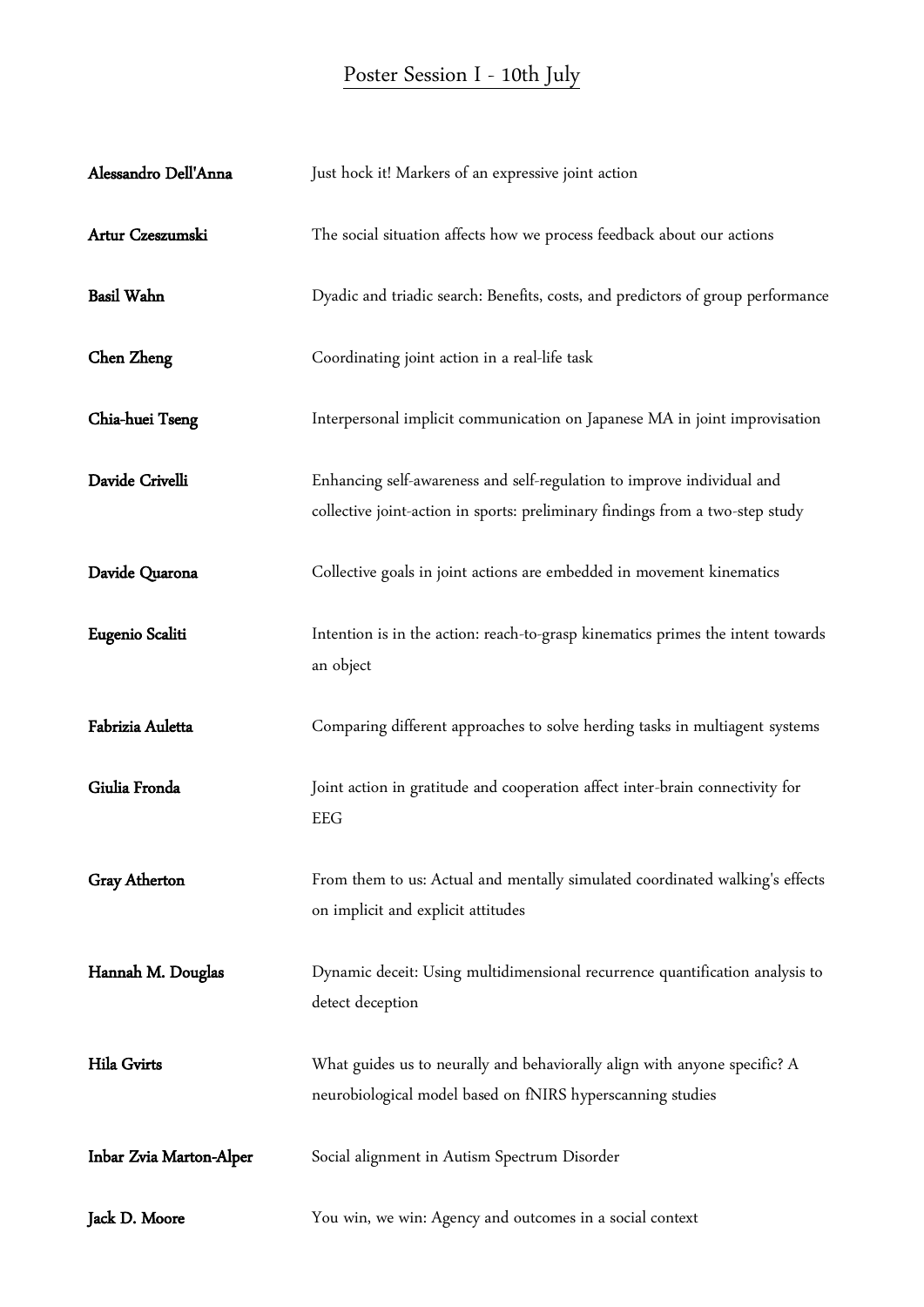| Kristian Tylén      | 'This' and 'that' back in social context: Modulations of personal space in<br>linguistic interaction                                                                  |
|---------------------|-----------------------------------------------------------------------------------------------------------------------------------------------------------------------|
| Lauren V. Hadley    | Are predictions of musical and conversational partners dependent on<br>simulation of their production style?                                                          |
| Leonardo Lancia     | The joint perception and categorization of speech sounds: A pilot study                                                                                               |
| Luca Pascolini      | Binding words: Executed and observed vocal actions induce an implicit sense of<br>agency                                                                              |
| Lucia Angelino      | What is special about joint improvised action?                                                                                                                        |
| Ludovic Marin       | Can the use of robots be relevant for enhancing social interaction of patients<br>with social deficits?                                                               |
| Luigi F. Cuturi     | Primary schoolers' response to a multisensory serious game on Cartesian plane<br>coordinates in VR                                                                    |
| Maria Lombardi      | AI driven-artificial avatars in human motor coordination tasks                                                                                                        |
| Merryn D. Constable | There is no 'u' in team: We-prioritisation does not extend to individual group<br>members.                                                                            |
| Miao Cheng          | Unique neural correlates of team flow in a dual-player music game                                                                                                     |
| Michael Kimmel      | Complexity regulation in interaction                                                                                                                                  |
| Ouriel Grynszpan    | The Social Simon Effect in the tactile sensory modality                                                                                                               |
| Paul Tobin          | Using nonverbal behaviours to decode hidden messages in social interaction                                                                                            |
| Pieter-Jan Maes     | The benefit of physical coupling for spontaneous synchronization in joint<br>musical interactions; a musical version of Christiaan Huygens' pendulum<br>clocks (1665) |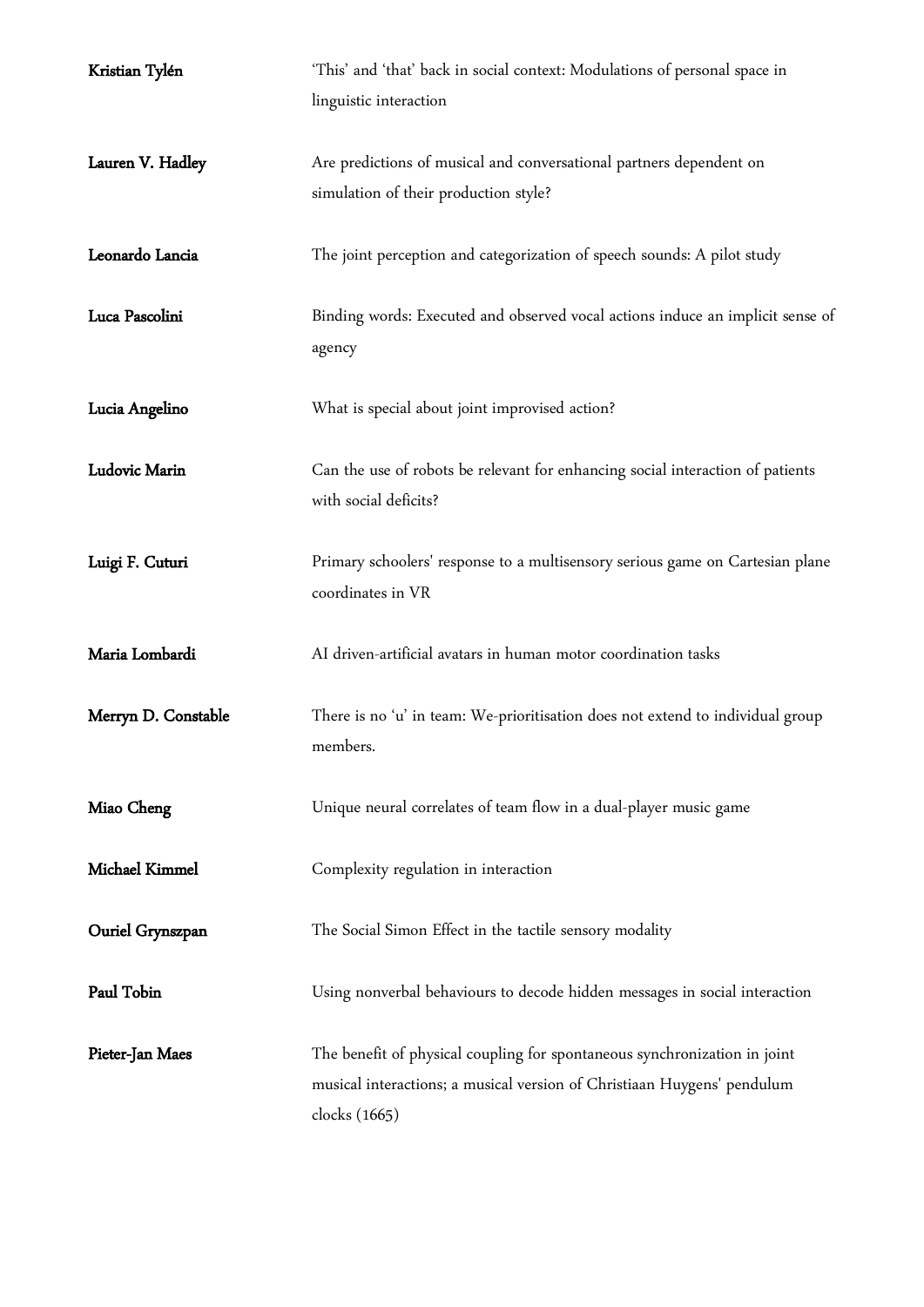# Poster Session II - 11th July

| Akifumi Kijima            | Midfielders' symmetrical joint action in a rearranged four-on-two ball passing<br>situation                                      |
|---------------------------|----------------------------------------------------------------------------------------------------------------------------------|
| Alexander Green           | Prosocial effects of coordination - What, how and why?                                                                           |
| Alexis Deighton MacIntyre | The Flow of language: Beat-based timing enhances synchronisation of speech<br>and speech breathing in a joint speaking task      |
| Angela Ciaramidaro        | Interbrain connectivity during joint action: An EEG-hyperscanning study                                                          |
| Angelica Kaufmann         | Wild acts                                                                                                                        |
| Antonietta Chaliou        | Influence of sub-clinical psychopathic traits on interpersonal dynamics during<br>joint activity                                 |
| Arianna Curioni           | Engagement in social interactions: Do interactive gestures constitute social<br>affordances?                                     |
| Aurélie Clodic            | Commitments in Human-Robot Interaction                                                                                           |
| Barbora Siposova          | Children's Sense of Commitment to a partner who has invested in a joint<br>action                                                |
| Caterina Petrone          | Effects of cognitive abilities and intonation on inter-speaker coordination:<br>Evidence from eye movements and speech latencies |
| Francesca Bonalumi        | Why did you break a commitment? Three-year-olds' sensitivity to appropriate<br>motives to defect a joint commitment              |
| Hao Lucy Liu              | Children's understanding of common ignorance in coordinated action                                                               |
| Inbal Ravreby             | The chemistry of social chemistry                                                                                                |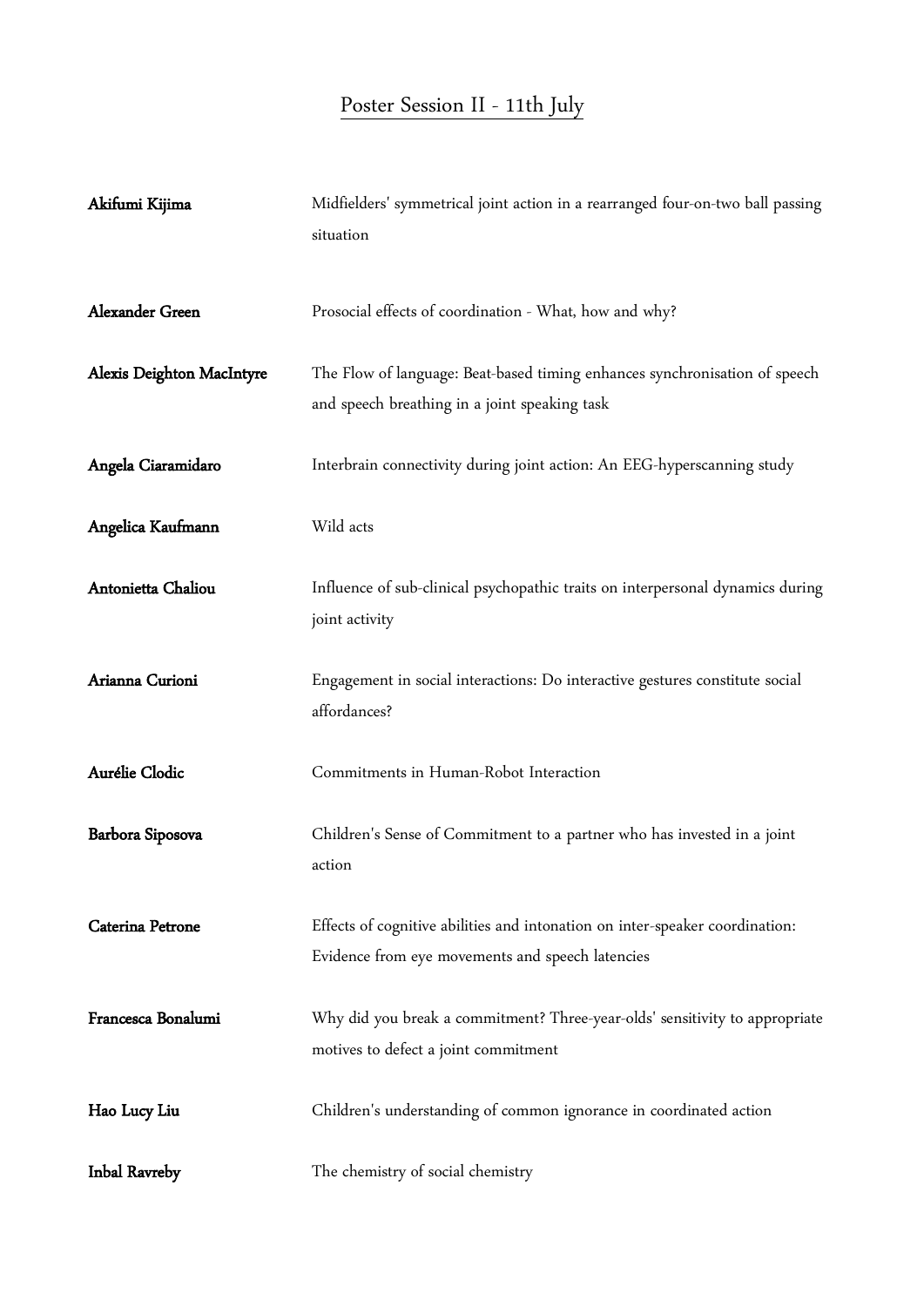| Kathleen Belhassein     | From children to robots: How the parallel with developmental psychology can                              |
|-------------------------|----------------------------------------------------------------------------------------------------------|
|                         | improve human-robot joint activities                                                                     |
|                         |                                                                                                          |
| Kohei Miyata            | Two brains resonate with each other for sharing action in imitative interaction:                         |
|                         | A hyper-scanning fMRI study                                                                              |
|                         |                                                                                                          |
| Liam Cross              | Moving together or meaning to: Intentional and incidental coordination's                                 |
|                         | effects on memory and imitation.                                                                         |
|                         |                                                                                                          |
| Lise Aubin              | Socially assistive robots for physical activity engagement in schizophrenia                              |
|                         |                                                                                                          |
| Ludovic Marin           | Investigating the correlation between spontaneous interpersonal synchrony and                            |
|                         | empathic ability                                                                                         |
|                         |                                                                                                          |
|                         | Margaret Catherine Macpherson Social interaction as a complex dynamical system: Evaluating the interplay |
|                         | between sub-clinical levels of mental health symptoms and coordination                                   |
|                         | dynamics                                                                                                 |
|                         |                                                                                                          |
| Melanie Y. Lam          | Are interactive sport athletes more inclined to co-represent than coactive sport                         |
|                         | athletes? The influence of cohesion in the joint Simon task                                              |
|                         |                                                                                                          |
| Melissa Reddy           | The impact of coordinated movement and ostensive cues on young children's                                |
|                         | commitment to joint action                                                                               |
| Michael Kimmel          | Modes of improvisational co-creation - From individual to distributed creativity                         |
|                         | sources                                                                                                  |
|                         |                                                                                                          |
| Michela Balconi         | Cooperative leadership in hyperscanning. Brain and body synchronization for                              |
|                         | professional interactions                                                                                |
|                         |                                                                                                          |
| Monica Simone           | Supporting the co-participant's mobility with linguistic resources: the case of                          |
|                         | guided climbing sessions                                                                                 |
|                         |                                                                                                          |
| Natalie Kohler          | Neural bases of joint action in piano-duos: An fMRI study                                                |
|                         |                                                                                                          |
| Nicolas A. Tamm Garetto | An immersive paradigm to study reciprocal joint actions                                                  |
|                         |                                                                                                          |
| Nirit Bauminger-Zviely  | The link between coordinated joint action and common ground in ASD                                       |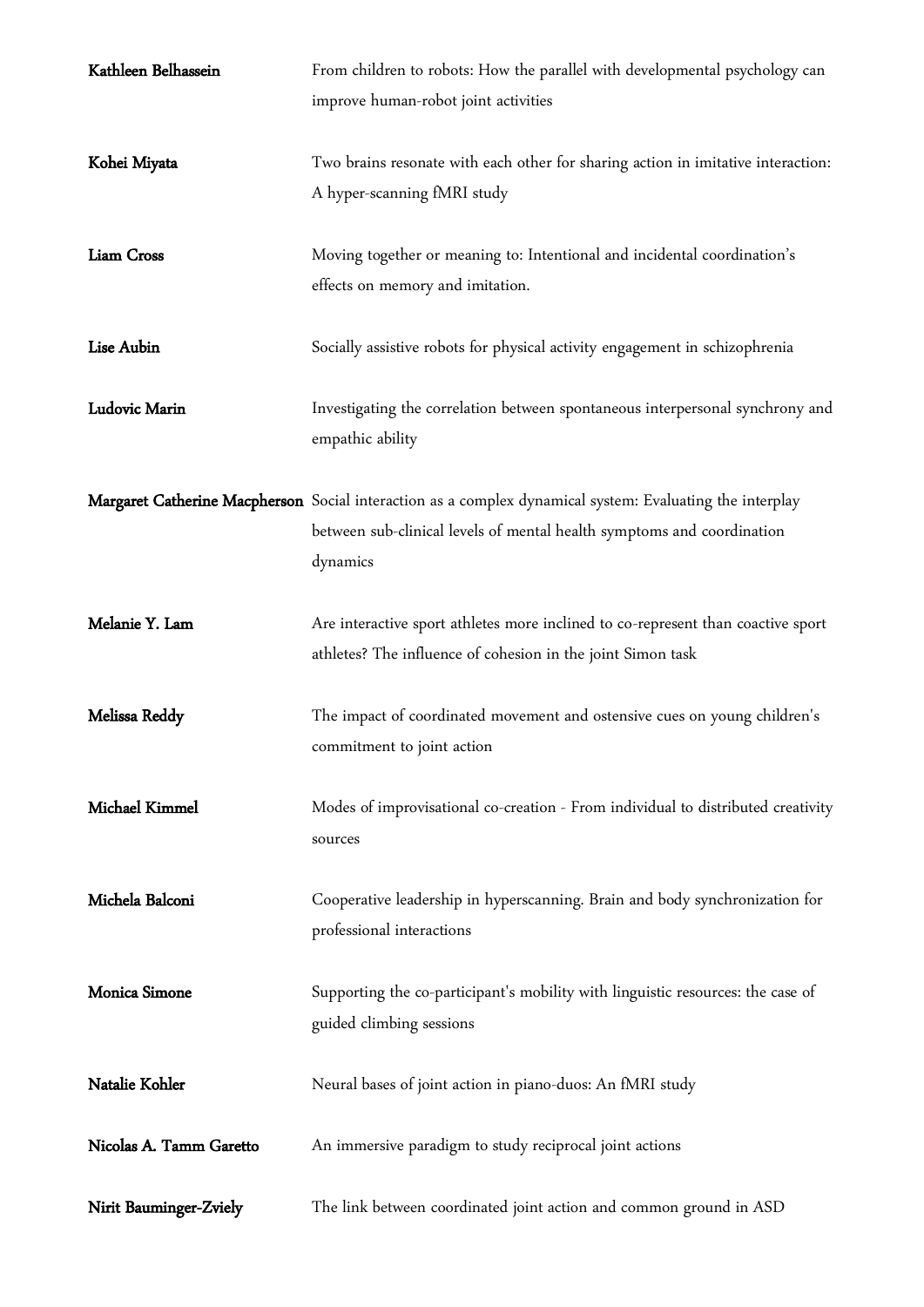| Novella Pretti     | Readout of kinematic information in autism experts                                                                 |
|--------------------|--------------------------------------------------------------------------------------------------------------------|
| Patrick Nalepka    | The universality of effective shepherding solutions in the human group control<br>of dynamically changing contexts |
| Roser Cañigueral   | Being watched modulates eye gaze time-course of typical and autistic<br>individuals during conversation            |
| Silvia Monacò      | Joint gestures enhance visual statistical learning in 12-month-old infants                                         |
| Veronica Ramenzoni | Development of body perception; distortions in the perception of self and<br>others during childhood               |
| Veronica Romero    | Communication dynamics in adolescents with Autism Spectrum Disorder                                                |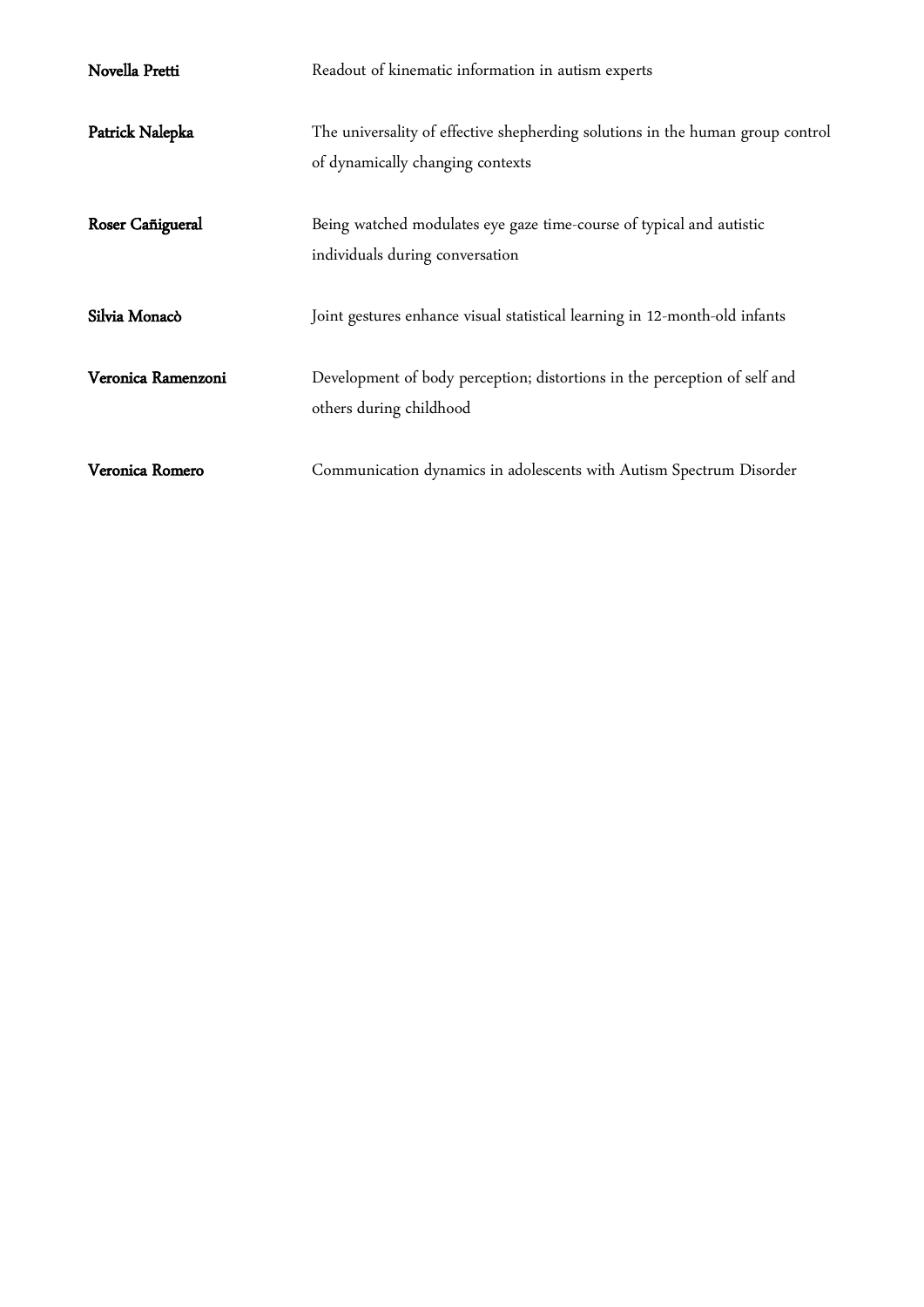#### Poster Session III - 12th July

| <b>Alexandre Coste</b> | Unravelling the behavioural plasticity in spontaneous dyadic interactions                                                      |
|------------------------|--------------------------------------------------------------------------------------------------------------------------------|
| <b>Andrew Tucker</b>   | Communication, co-presence, and distraction in autonomous vehicles                                                             |
| Anna Zamm              | Can two agents learn to become one?: Temporal signatures of musical joint<br>action learning                                   |
| Atsuko Tominaga        | The Sound of teaching music: Experts' sound modulation for novices                                                             |
| Auriel Washburn        | Effects of expectation framing on trust following robot errors in proximate<br>Human-Robot Interaction                         |
| Benjamin P. Crossey    | Together as two: The affiliative effects of alignment are present for certain non-<br>synchronous interpersonal movement types |
| Cecilia Roselli        | Vicarious sense of agency in Human-Robot Interaction                                                                           |
| Chiara Verga           | Motor predictions in the aging brain: Neurofunctional evidence                                                                 |
| Chifumi Sakata         | Does attention spill over onto the co-actor's attentional objects during joint<br>contextual cueing task?                      |
| Cristina Iani          | The role of the co-actor's response reachability in the joint Simon effect                                                     |
| Dimitrios Kourtis      | On the effect of spatial proximity in joint action planning: An EEG<br>investigation                                           |
| Divya Bhatia           | Your actions are my actions: An eye-movement study on the joint effects of<br>pointing in visuospatial working memory          |
| Dobromir Dotov         | Does group performance beyond the dyad $(N>2)$ facilitate anticipatory<br>synchronization in the drumming circle?              |
| Dóra Fogd              | Spontaneous updating of other agents' mental states on the basis of unexpected<br>actions                                      |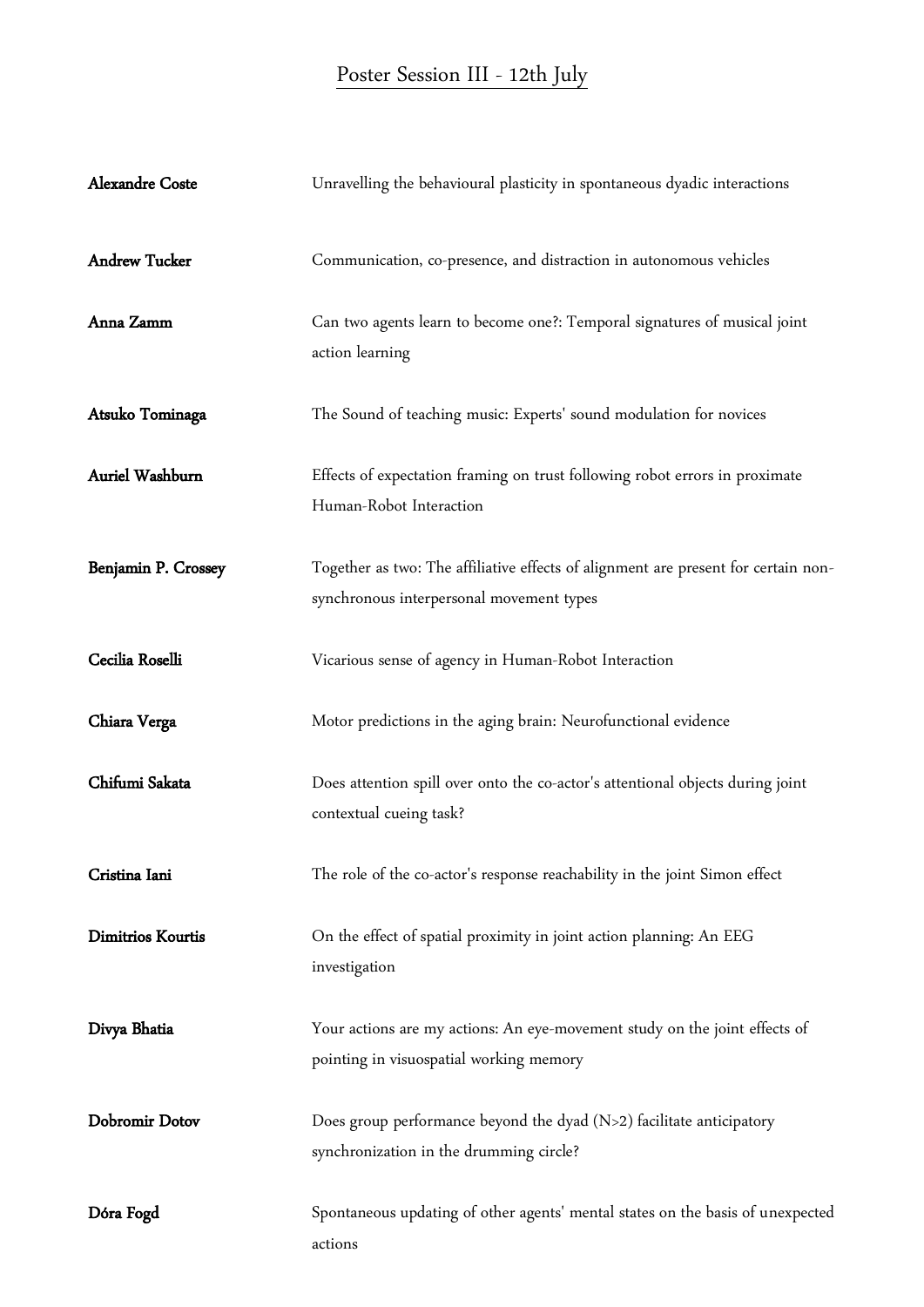| Elisa Dolfini        | Different processes of concurrent motor inhibition are active during joint<br>action: Evidence from TMS study       |
|----------------------|---------------------------------------------------------------------------------------------------------------------|
| Felix J. Götz        | Adaption of a bug-killing paradigm for the study of obedience to authority                                          |
| Francesca Bonalumi   | Others' opportunity costs enhance one's sense of commitment                                                         |
| Giusy Cirillo        | Adaptive prediction in the joint production of speech                                                               |
| <b>Gregory Mills</b> | Procedural coordination in joint activities: Convergence via complementarity                                        |
| Gualtiero Volpe      | The Multi-Event-Class Synchronisation (MECS) algorithm                                                              |
| Jennifer Ang         | Distributing tasks during joint action: The role of heuristics and mentalizing                                      |
| Justin Christensen   | Experiences of joint agency and individual control in musical duetting                                              |
| Luke McEllin         | More power to you: Are we more committed to co-actors who are adaptive?                                             |
| Malgorzata Kasprzyk  | Gaze contingencies in joint attention as social reward that drives motor<br>learning                                |
| Marcell Székely      | The perception of a partner's effort boosts cognitive control to sustain<br>commitment in joint action              |
| Marco Soriano        | The role of movement kinematics in neural chain selection during action<br>observation                              |
|                      |                                                                                                                     |
| Martin Clayton       | Interpersonal musical entrainment and joint action                                                                  |
| Martin Dockendorff   | Coordinating actions through communicative turn-taking                                                              |
| Matt Chennells       | Ask (not) and you shall receive: explicit commitments influence an agent's<br>sense of commitment in a joint action |